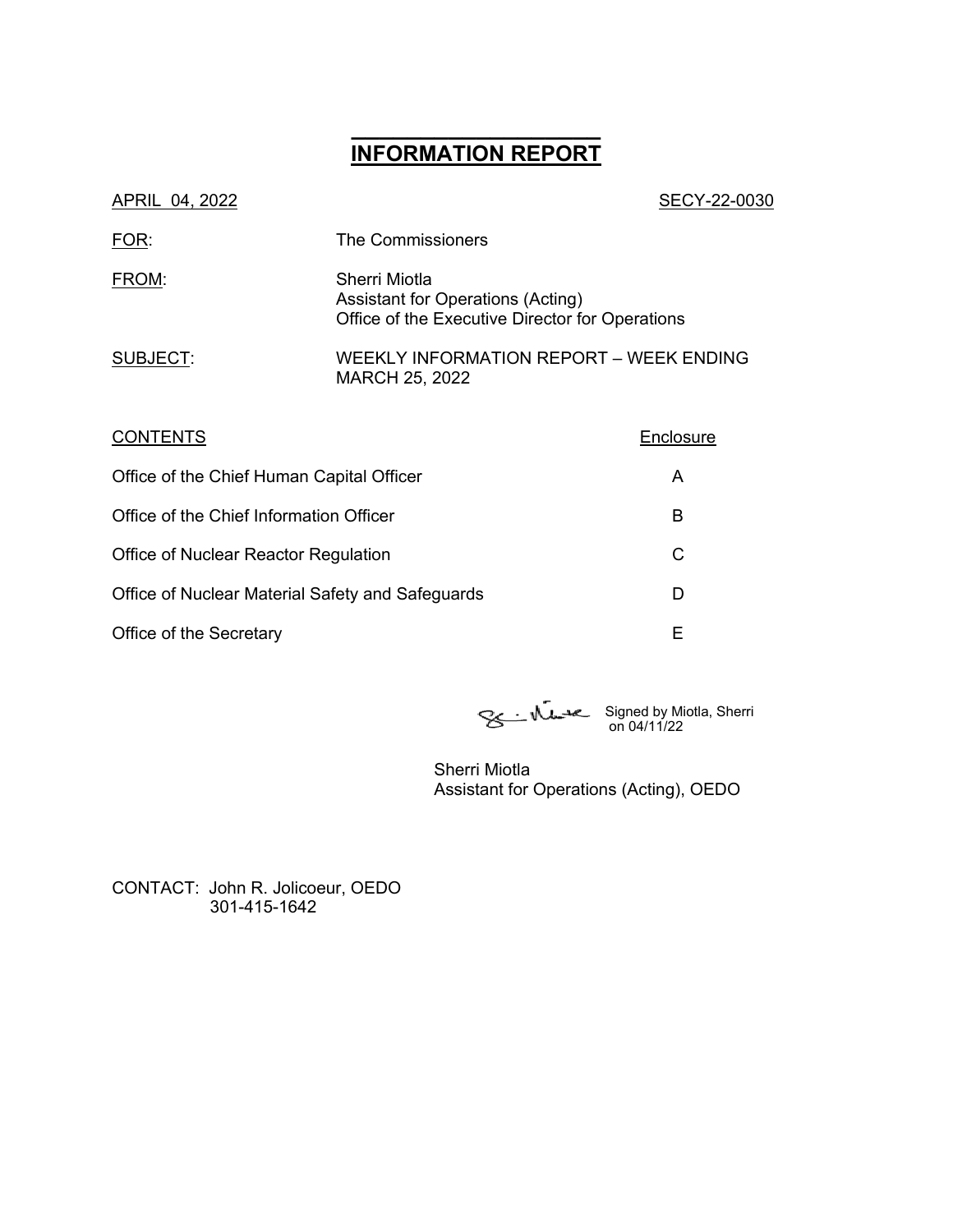# SUBJECT: WEEKLY INFORMATION REPORT – WEEK ENDING MARCH 25, 2022, DATED APRIL 04, 2022

# **DISTRIBUTION**:

EDO R/F AO R/F

#### **ADAMS Accession No**: **ML22090A174**

| <b>OFFICE</b> | <b>OEDO</b>       | OEDO/AO  |
|---------------|-------------------|----------|
| <b>NAME</b>   | <b>JJolicoeur</b> | SMiotla  |
| DATE          | 3/31/2022         | 4/4/2022 |

 **OFFICIAL RECORD COPY**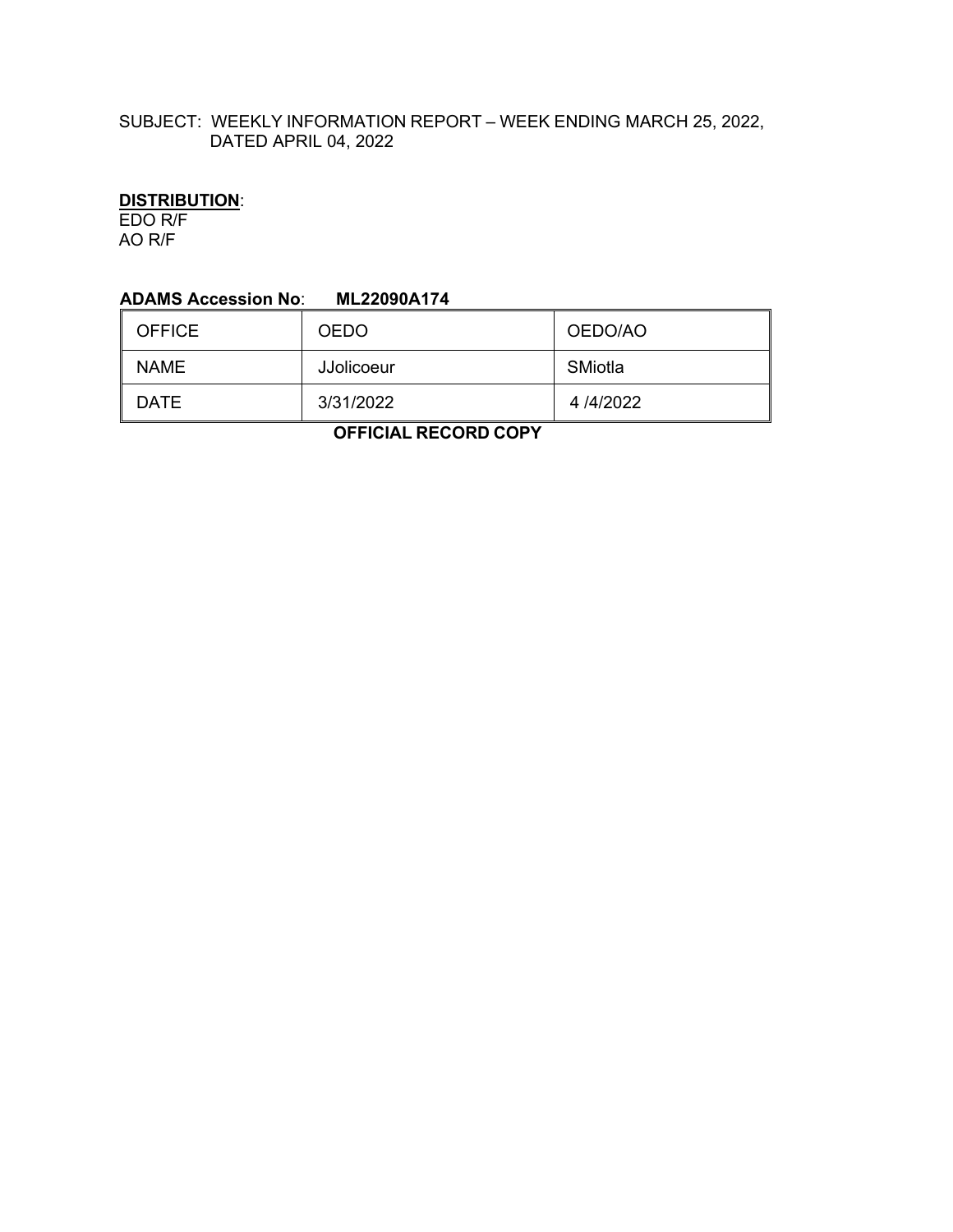#### **Office of the Chief Human Capital Officer (OCHCO) Items of Interest Week Ending March 25, 2022**

| <b>ARRIVALS</b>                                      |                                        |              |  |
|------------------------------------------------------|----------------------------------------|--------------|--|
| <b>BARCLIFT, TIFFANY</b>                             | HUMAN RESOURCES SPECIALIST             | <b>OIG</b>   |  |
| <b>BRADFIELD, MATTHEW</b>                            | REACTOR TECHNOLOGY INSTRUCTOR          | <b>OCHCO</b> |  |
| HAMMOCK, JESSICA                                     | PROJECT MANAGER                        | <b>NRR</b>   |  |
| HAMMOCK, TYLER                                       | PROJECT MANAGER                        | <b>NMSS</b>  |  |
| HAYES, JOSEPH                                        | <b>INFORMATION SECURITY ANALYST</b>    | <b>NSIR</b>  |  |
| HUGO, KYLE                                           | CONTRACT SPECIALIST                    | <b>ADM</b>   |  |
| JONES, LAWRENCE                                      | PHYSICAL SECURITY INSPECTOR            | $R-I$        |  |
| <b>JUNG, DERRICK</b>                                 | PROJECT ENGINEER (RI-DP)               | $R-II$       |  |
| LAWSON, JOSEPH                                       | MULTIMEDIA SPECIALIST                  | <b>ADM</b>   |  |
| MESZAROS, JENNIFER                                   | <b>REACTOR ENGINEER</b>                | $R-III$      |  |
| NEAL, DARRELL                                        | <b>HEALTH PHYSICIST</b>                | $R-III$      |  |
| YUAN, ZHE                                            | RX SYS ENG (SEVERE ACCIDENT)           | <b>RES</b>   |  |
| <b>RETIREMENTS</b>                                   |                                        |              |  |
| HASKELL II, RUSSELL S.                               | PROJECT MANAGER (OP REACTOR LICENSING) |              |  |
| COOK, WILLIAM<br>SENIOR REACTOR ANALYST<br><b>RI</b> |                                        |              |  |
| <b>DEPARTURES</b>                                    |                                        |              |  |
| CRESPO, GUILLERMO                                    | SR. CONSTRUCTION INSPECTOR             | $R-II$       |  |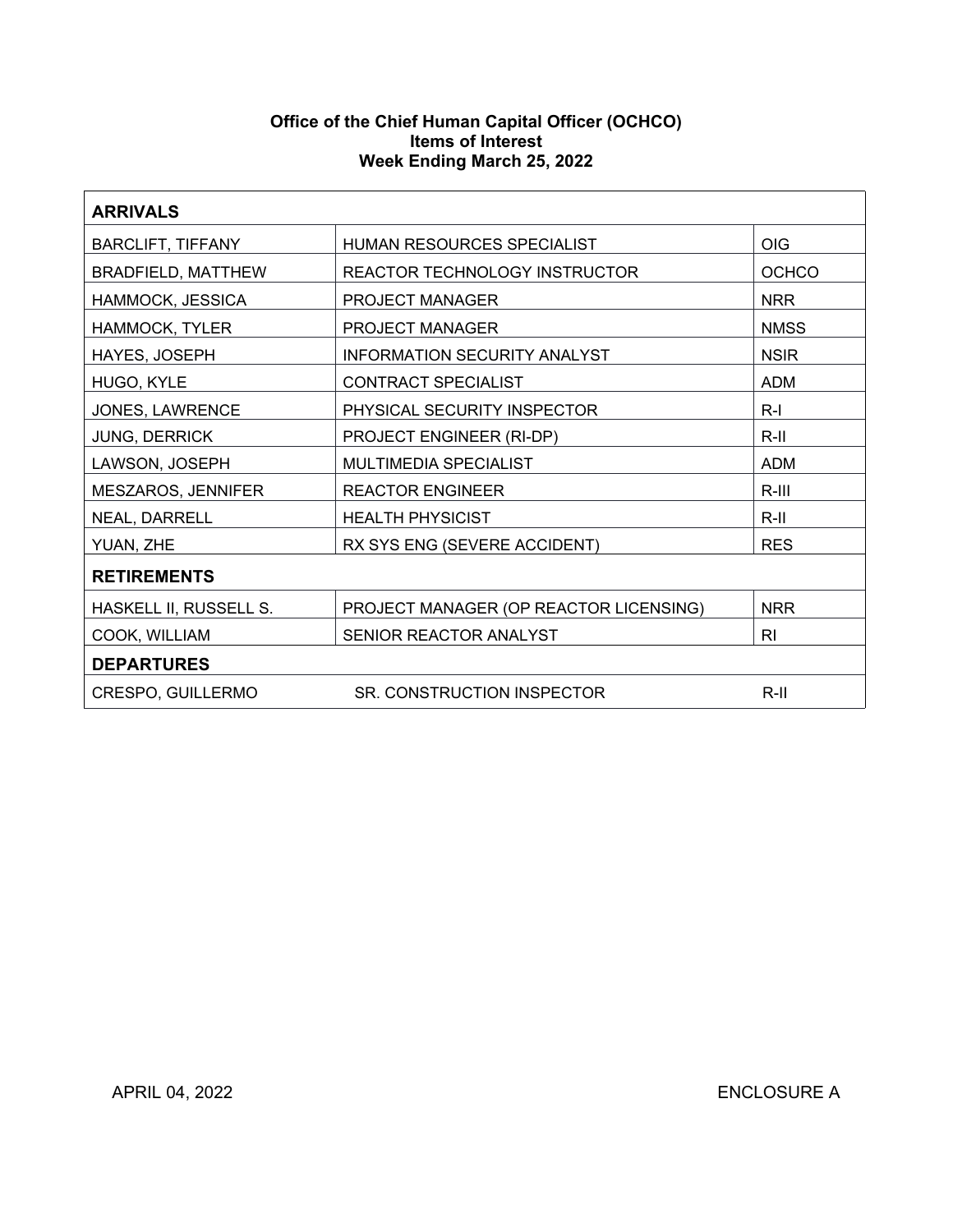#### **Office of the Chief Information Officer (OCIO) Items of Interest Week Ending March 25, 2022**

Freedom of Information Act and Privacy Act Requests, Appeals, and Consultations Received During the Period of March 21 – March 25, as submitted by requester

| Tracking<br><b>Number</b> | <b>Requester's Name</b> | Requester's<br>Organization | <b>Request</b><br><b>Description</b>              | <b>Received</b><br><b>Date</b> |
|---------------------------|-------------------------|-----------------------------|---------------------------------------------------|--------------------------------|
| 2022-000112               |                         |                             |                                                   |                                |
| 2022-000113               | Michael Ravnitzky       |                             | A copy of the Title Page<br>only for SECY-75-194A | 03/24/2022                     |

Case number, NRC-2022-000112, was deleted by the requester

## **U.S. Nuclear Regulatory Commission (NRC) Holds Third Public Meeting on Controlled Unclassified Information (CUI)**

On March 28, 2022, the NRC held its third CUI public meeting to provide an update on the NRC's plans to transition from Sensitive Unclassified Non-Safeguards Information to CUI on September 20, 2022. The discussion focused on the impacts of the NRC's transition to external stakeholders (e.g., licensees, applicants, Agreement State regulators, etc.). Specifically, the CUI rule requires that agencies establish written agreements, where feasible, when sharing CUI with non-executive branch entities. During the public meeting, the staff shared its efforts to work with The National Archives and Records Administration and other departments and agencies from across the government, including the U.S. Department of Commerce, the U.S. Department of Energy (DOE), the U.S. Department of Homeland Security, the U.S. Environmental Protection Agency, and the Federal Energy Regulatory Commission, to establish a multi-agency CUI information-sharing agreement. Benefits of a standard agreement include reducing non-executive branch entities entering into separate CUI agreements with agencies, minimizing confusion over CUI compliance, and enhancing collaboration across agencies. In addition, the staff discussed its efforts to minimize the burden of complying with [NIST SP 800-171](https://csrc.nist.gov/publications/detail/sp/800-171/rev-2/final) on non-executive entities. Agencies are required (per 32 CFR 2002) to prescribe National Institute of Standards and Technology Special Publication (NIST SP) 800-171 requirements in CUI information-sharing agreements. The Nuclear Energy Institute (NEI), and other NRC external stakeholders, provided feedback during the meeting that it will take a significant level of effort for them to meet the requirements in NIST SP 800-171. The NEI plans to submit a letter to the NRC describing the industry concerns and potential alternatives to support the sharing of CUI. A representative from the National Archives and Records and Administration, Information Security Oversight Office, supported the NRC's CUI public meeting to address questions on federal-wide implementation of CUI and NIST SP 800-171.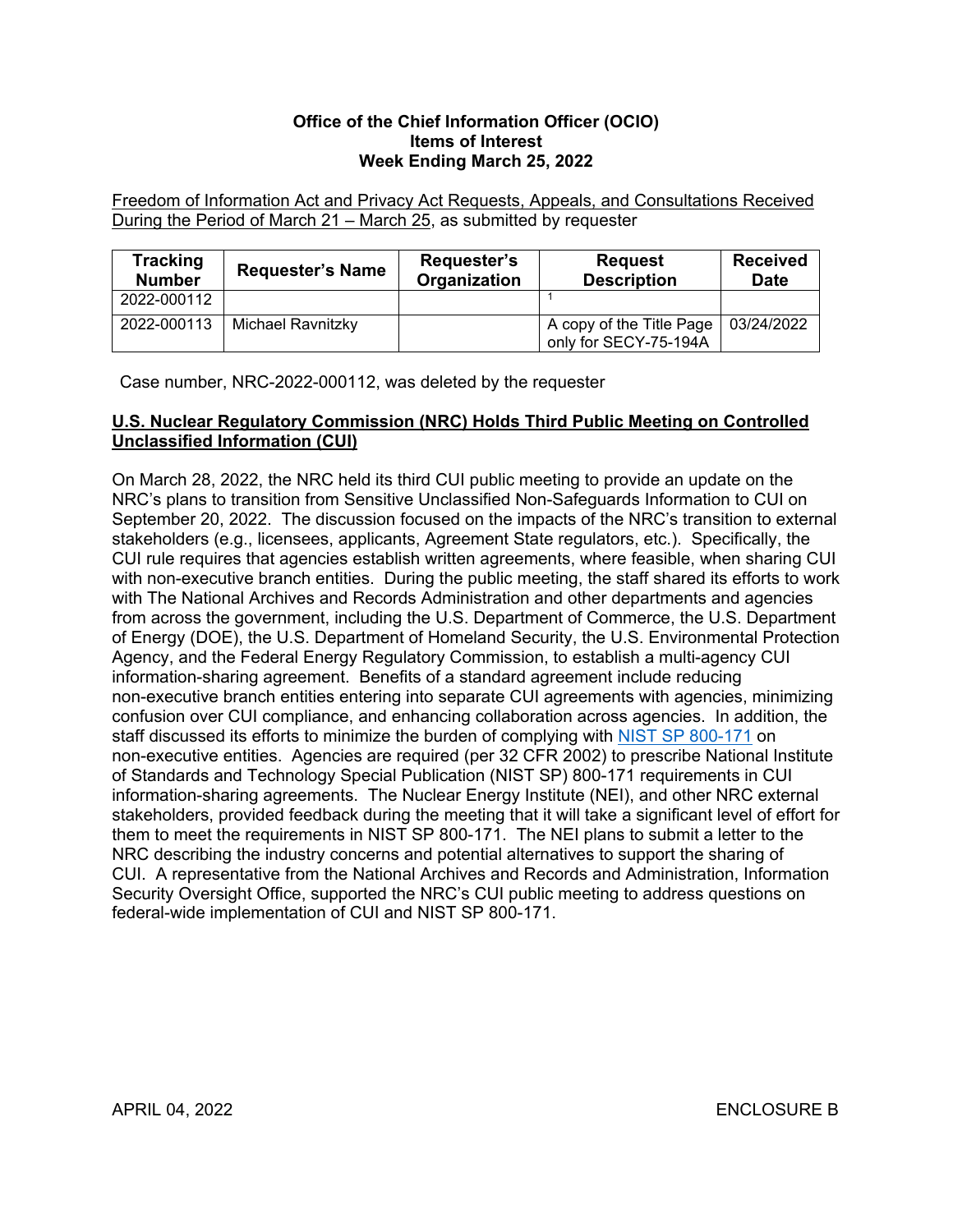#### **Office of Nuclear Reactor Regulation (NRR) Items of Interest Week Ending March 25, 2022**

## **NRC to Revise the Tennessee Valley Authority (TVA) License Amendment Request Schedule Due to Identified Nonconservative Assumption in Analysis**

The TVA submitted a Hydrologic Analysis License Amendment Request (LAR) for the Sequoyah Nuclear Plant on January 14, 2020, which was supplemented on February 18, 2020, then accepted for review by NRC staff on February 20, 2020. While working to respond to staff Requests for Additional Information and staff audit questions, TVA identified a nonconservative assumption in the LAR flood analysis and a related secondary impact of this assumption. The TVA informed the NRC staff that a supplement to the LAR would be submitted in June of 2022. The LAR review has exceeded the 2-year Nuclear Energy Innovation and Modernization Act (NEIMA) generic milestone schedule. Based on the scope and amount of new information expected in the supplement, the staff plans to coordinate with the licensee and establish an updated review schedule following receipt and review of the supplemental information. The schedule is expected to exceed the 180-day Congressional NEIMA reporting requirement and will be monitored through the NRC's Enterprise Risk Management process going forward.

# **NRC Hosted Public Meeting to Discuss a Variety of Topics**

On March 23, 2022, the NRC staff hosted a public meeting to discuss: Planned Reactor Oversight Process (ROP) Self-Assessment Activities in 2022, ROP Frequently Asked Question 22-01 proposing the retirement of the Alert and Notification System performance indicator (PI) and the addition of an Emergency Response Facility and Equipment Readiness PI [ML22055A562\)](https://adamsxt.nrc.gov/navigator/AdamsXT/content/downloadContent.faces?objectStoreName=MainLibrary&ForceBrowserDownloadMgrPrompt=false&vsId=%7b7CC84BB3-A697-C4EE-8552-7F2C89600000%7d), NRC's Role in the DOE's Civilian Nuclear Credit Program [\(ML22075A351\)](https://adamsxt.nrc.gov/navigator/AdamsXT/content/downloadContent.faces?objectStoreName=MainLibrary&ForceBrowserDownloadMgrPrompt=false&vsId=%7b44461452-8A6B-CD9D-93F7-7F9465300000%7d), and Petition for Rulemaking to amend the immediate notification requirements for nonemergency events in Title 10 of the *Code of Federal Regulations* (10 CFR) 50.72 [\(ML22081A301\)](https://adamsxt.nrc.gov/navigator/AdamsXT/content/downloadContent.faces?objectStoreName=MainLibrary&ForceBrowserDownloadMgrPrompt=false&vsId=%7bD4E74D4A-CE40-C775-BCDF-7FB317200000%7d). Attendees included the industry's ROP Task Force, NextEra, Entergy, and members of the public. The next bi-monthly public meeting on ROP related matters is tentatively scheduled for May 26, 2022.

## **NRC Issued First Exemption Using Risk-Informed Process for Evaluations**

On March 23, 2022, the staff issued its first exemption using the NRC's Risk-Informed Process for Evaluations (RIPE). Arizona Public Service Company submitted a request on January 14, 2022, for an exemption from 10 CFR 50.62(c)(1) to remove the Diverse Auxiliary Feedwater Actuation System from the Palo Verde licensing basis for all three units. The staff completed its no technical objection review on January 31, 2022, thereby accepting this exemption under the RIPE process. Consistent with the streamlined review process of RIPE for issues characterized as having a minimal safety impact, the staff successfully completed its review within the timeliness goal of 13 weeks. The staff will conduct a lessons-learned of this first-of-a-kind review and will identify and implement best practices for future reviews of applications submitted under the RIPE process.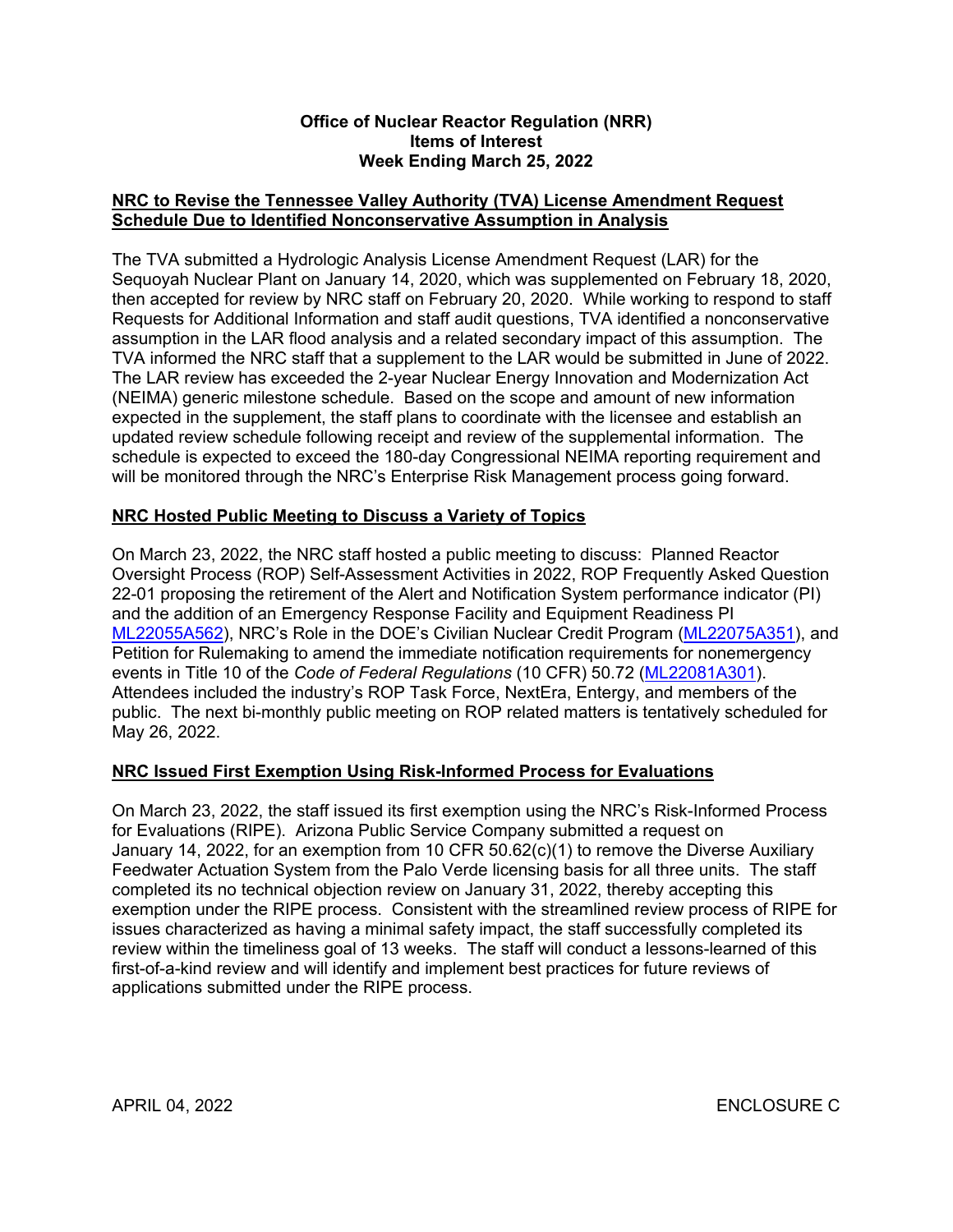## **NRC Staff Hold a Public Meeting on the Safety and Environmental Review for the Hermes Test Reactor**

On March 23, 2022, staff from the NRR and the Office of Nuclear Material Safety and Safeguards held a virtual public meeting to describe the safety and environmental review the staff is conducting for the construction permit application from Kairos Power LLC for the Hermes test reactor, which would be located in Oak Ridge, Tennessee. The staff also solicited comments from the public on the scope of the environmental review. The meeting was well attended with approximately 60 attendees from local governments, the public, industry, and non-governmental organizations. Attendees provided approximately 16 environmental scoping comments that focused on support for the project.

# **NRC Staff Hold Observation Public Meeting with NuScale about Requirements for Licensed Operators**

On March 23, 2022, the staff held an observation public meeting with NuScale Power, LLC (NuScale) to follow up on information presented during a November 9, 2021, observation meeting where NuScale suggested a reduction in the experience requirements for operators at a NuScale facility as compared to current requirements for licensed operators at power reactors. The NRC staff requested this meeting to better understand the reason for this change. NuScale provided additional information about their proposed requirements and also stated they are developing accreditation documents with the Institute of Nuclear Power Operations (INPO) that could be used for selecting licensed operator applicants at future NuScale facilities. The staff requested NuScale keep them informed of progress on the accreditation documents to assess whether the proposed approach will be consistent with Commission policy for education and experience. Representatives from INPO were also in attendance.

# **NRC Staff Hold a Public Meeting about Development of Regulatory Framework for Commercial Fusion Energy Systems**

On March 23, 2022, the NRR staff hosted a public meeting supporting the NRC's development of a regulatory framework for commercial fusion energy systems. Presentations included a methodology to identify and characterize fusion hazards; a high-level analysis of accident scenarios and potential offsite impacts; Commonwealth Fusion Systems' path to commercialization and tritium management system; and the Helion Energy design, operational safety systems, and accident analysis. The meeting was attended by Agreement States, the U.S. Department of Energy (DOE), Advanced Research Projects Agency-Energy, fusion developers, international regulators, academics, public interest groups and members of the public. Insights gathered from the meeting will inform the development of a notation vote paper presenting options for the regulation of commercial fusion energy systems.

# **NRC Staff Hosted Workshop on Lessons Learned of Digital Instrumentation and Controls and Human Factor Engineering**

On March 23, 2022, the NRR, the Office of Nuclear Security and Incident Response, and Region IV staff hosted a digital instrumentation and controls (I&C) workshop with industry stakeholders to discuss licensing and inspection lessons learned from recent digital modernization projects, and potential licensing options for Human Factor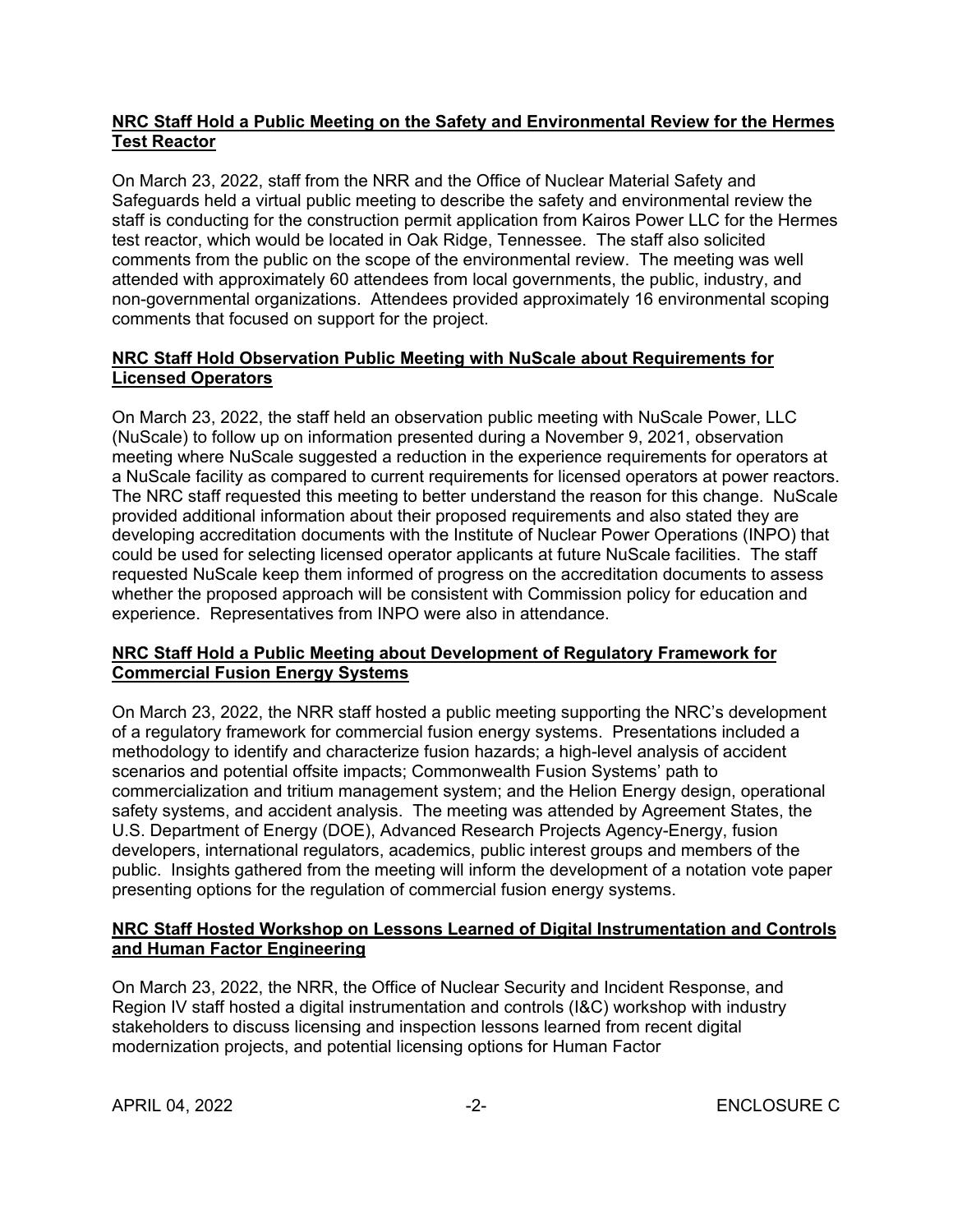Engineering (HFE) of the significant control room modifications. Over 100 stakeholders attended the workshop and engaged in robust discussions on presentations by the NRC, the Nuclear Energy Institute, the DOE, Entergy, NextEra and Constellation [\(ML22077A409,](https://adamsxt.nrc.gov/navigator/AdamsXT/packagecontent/packageContent.faces?id=%7bA8E83407-9189-C6E4-84BA-7F9E35600000%7d&objectStoreName=MainLibrary&wId=1648646922488) [ML22080A021,](file:///C:/Users/GGM/AppData/Local/Microsoft/Windows/INetCache/Content.Outlook/14571DJY/ML22080A021) and [ML22076A191\)](https://adamsxt.nrc.gov/navigator/AdamsXT/packagecontent/packageContent.faces?id=%7b023B918A-DF5E-CB29-8782-7F9904900000%7d&objectStoreName=MainLibrary&wId=1648649022748). The NRC staff plans to apply these lessons learned in near-term licensing and inspection actions for digital modernization projects. The staff will also continue to exercise new guidance in DI&C-ISG-06 (Digital I&C Licensing Process Interim Staff Guidance) and Branch Technical Position 7-19 for the pending Turkey Point and Limerick license amendment reviews. The staff plans to continue with public engagements on specific topics, including HFE reviews and updates to I&C Regulatory Guides.

## **NRC Staff to Review Northwest Medical Isotopes, LLC Request to Terminate Construction Permit**

On March 25, 2022, the NRC received a letter from Northwest Medical Isotopes, LLC (NWMI) requesting termination of its construction permit, CPMIF-002 [\(ML22084A004\)](https://adamsxt.nrc.gov/navigator/AdamsXT/content/downloadContent.faces?objectStoreName=MainLibrary&ForceBrowserDownloadMgrPrompt=false&vsId=%7b741F7587-D24E-C7CD-844B-7FC0B9200000%7d). On May 9, 2018, the NRC issued NWMI a construction permit under 10 CFR Part 50 to construct a medical isotope production facility in Columbia, Missouri. NWMI has not commenced construction, has not received radioactive material, and has never owned or leased the site. The NRC staff will evaluate the information provided by NWMI and begin the review to amend the license for termination.

# **NRC Staff Participated in White House Summit on Commercial Fusion Technologies**

On March 17, 2022, staff from NRR participated in the White House Summit on Developing a Bold Decadal Vision for Commercial Fusion Energy where government, industry, academia, and other stakeholders discussed strategies for deploying commercial fusion technologies. The public panel discussion addressed the status and benefits of fusion technology, environmental justice, and the fusion industry's vision. The NRR staff also participated in closed breakout sessions on the path to fusion commercialization. The fusion industry expressed concerns with adopting a utilization facility regulatory approach, the impact of export controls on commercialization, and the need to develop a regulatory framework that is appropriate for the risks and hazards associated with fusion. Insights from this meeting will inform the staff's development of a notation vote paper on regulatory options for commercial fusion energy systems.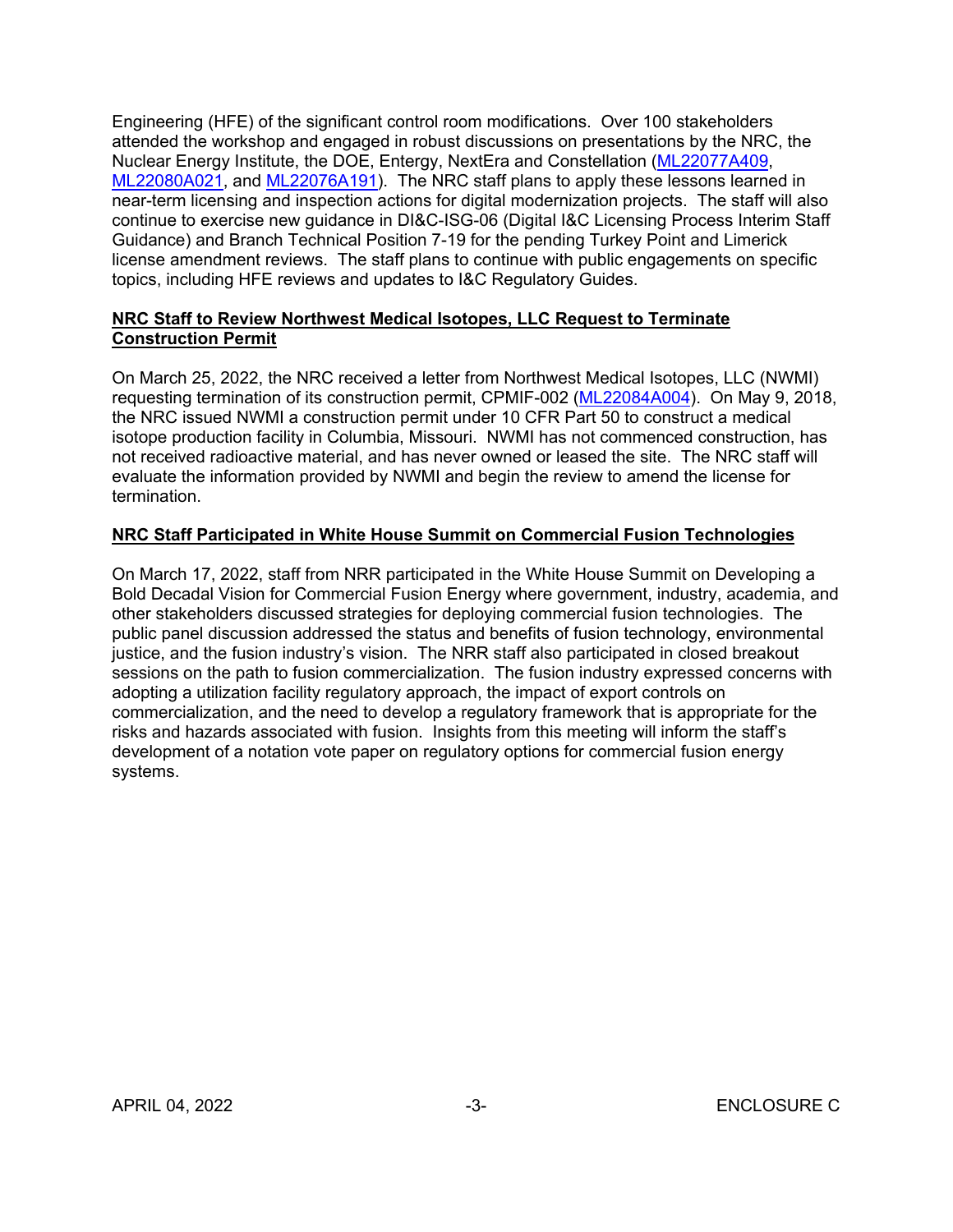### **Office of Nuclear Material Safety and Safeguards (NMSS) Items of Interest Week Ending March 25, 2022**

## **Westinghouse Columbia Fuel Fabrication Facility License Amendment**

On March 18, 2022, the NRC staff approved Westinghouse Columbia Fuel Fabrication Facility request for alternate disposal of specified volumetrically contaminated and surfacecontaminated low-activity radioactive waste containing byproduct material and special nuclear material to the US Ecology, Inc. (USEI) Resource Conservation and Recovery Act Subtitle C disposal facility located near Grand View, Idaho. Westinghouse was granted a license amendment and exemption to transfer the material (Agencywide Document Access and Management System (ADAMS) Accession No. [ML22061A052](https://adamsxt.nrc.gov/navigator/AdamsXT/packagecontent/packageContent.faces?id=%7b495A50E0-57F4-C8DD-87DA-7F4B42200000%7d&objectStoreName=MainLibrary&wId=1648068978873)), and the USEI was granted an exemption to receive the material (ADAMS Accession No. [ML22068A051\)](https://adamsxt.nrc.gov/navigator/AdamsXT/content/downloadContent.faces?objectStoreName=MainLibrary&ForceBrowserDownloadMgrPrompt=false&vsId=%7bE3279DE9-52E2-C909-84D6-7F6EF0000000%7d).

# **Triso-X Exemption Request**

On March 18, 2022, the NRC staff approved the Triso-X exemption request, which allows the applicant to submit the Safety Analysis Report in advance of the Environmental Report (exemption from 10 CFR 51.60(a) and 70.21(f)). The approved exemption (ADAMS Accession No. [ML22055A559\)](https://adamsxt.nrc.gov/navigator/AdamsXT/packagecontent/packageContent.faces?id=%7bE931836E-C82E-C242-8647-7F2C86D00000%7d&objectStoreName=MainLibrary&wId=1648068790084) supports Triso-X's schedule and improves the efficiency of the review. It allows for greater flexibility with the review schedule and use of resources, without negatively impacting the safety, security, or environmental elements of the review.

## **Decommissioning Rule Public Meeting**

On March 21, 2022, the staff held a hybrid public meeting on the decommissioning rulemaking proposed rule ([87 FR 12254\)](https://www.govinfo.gov/content/pkg/FR-2022-03-03/pdf/2022-03131.pdf?utm_source=federalregister.gov&utm_medium=email&utm_campaign=subscription+mailing+list). There were 76 members of the public in attendance. Two members of the public attended in person, and the rest participated remotely. Attendees included 27 individuals affiliated with the nuclear industry, 6 tribal representatives, 12 from state governments, 2 from other Federal agencies, 6 congressional staffers, and 23 were unaffiliated. The staff discussed the proposed rule to facilitate submissions of public comments. The staff will hold a second hybrid public meeting on the proposed rule on March 31, 2022, at NRC Headquarters. The public comment period on the proposed rule ends on May 17, 2022.

## **Nuclear Fuel Services Exemption Request**

On March 23, 2022, the staff approved the Nuclear Fuel Services, Inc. (NFS), exemption request to modify a license condition regarding NRC-observation of a force-on-force exercise for calendar year 2021, at its fuel fabrication facility located in Erwin, Tennessee (ADAMS Accession No. [ML22075A380\)](https://adamsxt.nrc.gov/navigator/AdamsXT/packagecontent/packageContent.faces?id=%7bFBA5BC4A-D882-C0D0-86AD-7F9519400000%7d&objectStoreName=MainLibrary&wId=1648068499963). The NFS requested this exemption because conditions caused by the Coronavirus disease prevented the licensee from providing the 60-day advance notice, in accordance with 10 CFR 73.46(b)(9), for the exercise to be observed within the timeframe required by the license condition. The NFS resumed force-on-force exercises at their regular frequency and NRC will observe the triennial force-on-force exercise later this year.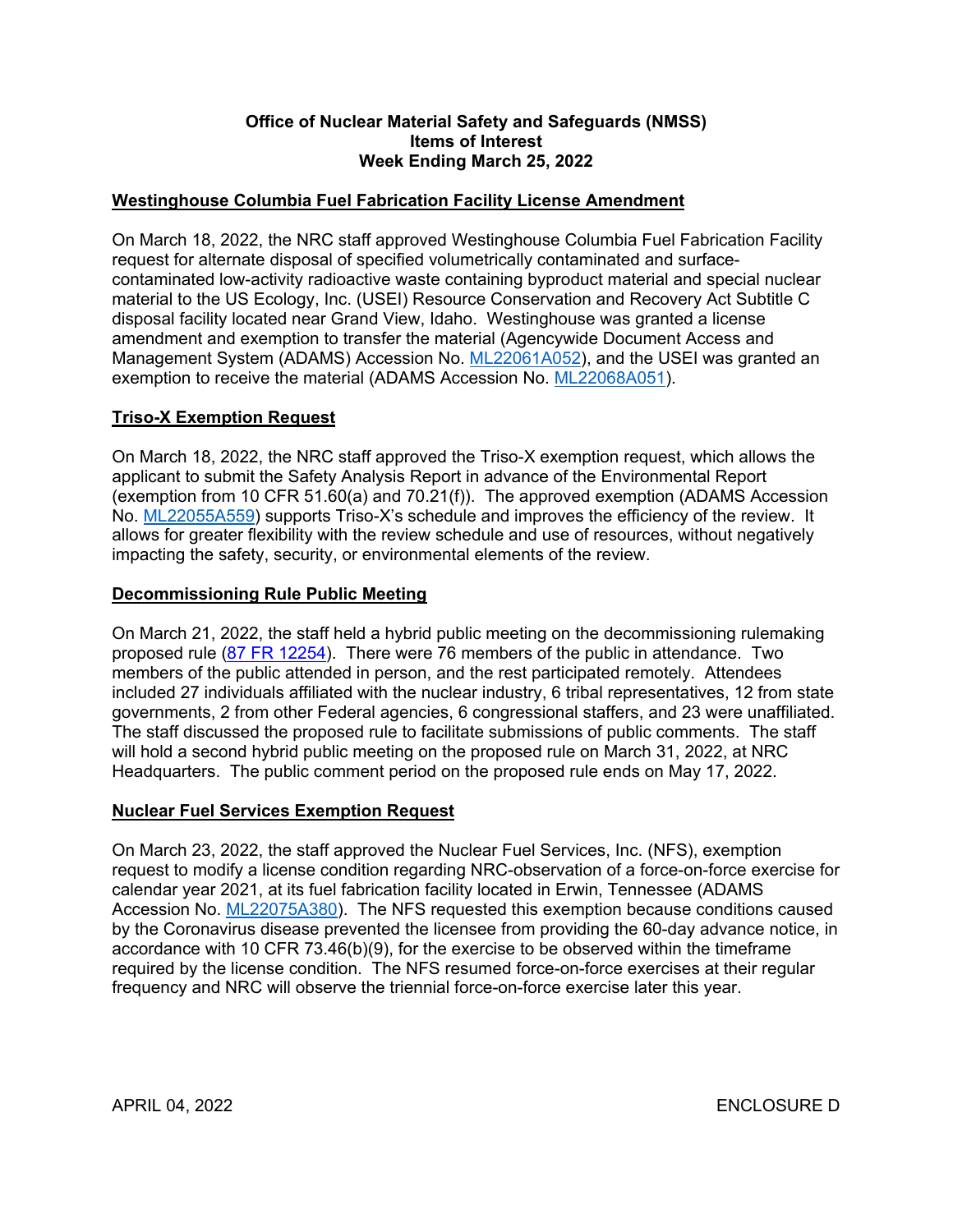### **Holtec International HI-STORE Consolidated Interim Storage Facility Review Request for Additional Information**

On March 23, 2022, the NRC staff issued a letter to Holtec International transmitting a third request for additional information in connection with its safety review of the HI-STORE Consolidated Interim Storage Facility in Lea County, New Mexico. The letter (ADAMS Accession No. [ML22062B669\)](https://adamsxt.nrc.gov/navigator/AdamsXT/content/downloadContent.faces?objectStoreName=MainLibrary&ForceBrowserDownloadMgrPrompt=false&vsId=%7b6BD8B661-ADFF-C8C7-AFB8-7F5234400002%7d) requests that Holtec notify, within 2 weeks of receipt, its proposed schedule for submission of its responses. The staff expects to publish a schedule for the completion of the safety review, environmental review, and final licensing decision approximately 30 days after receipt of Holtec's responses.